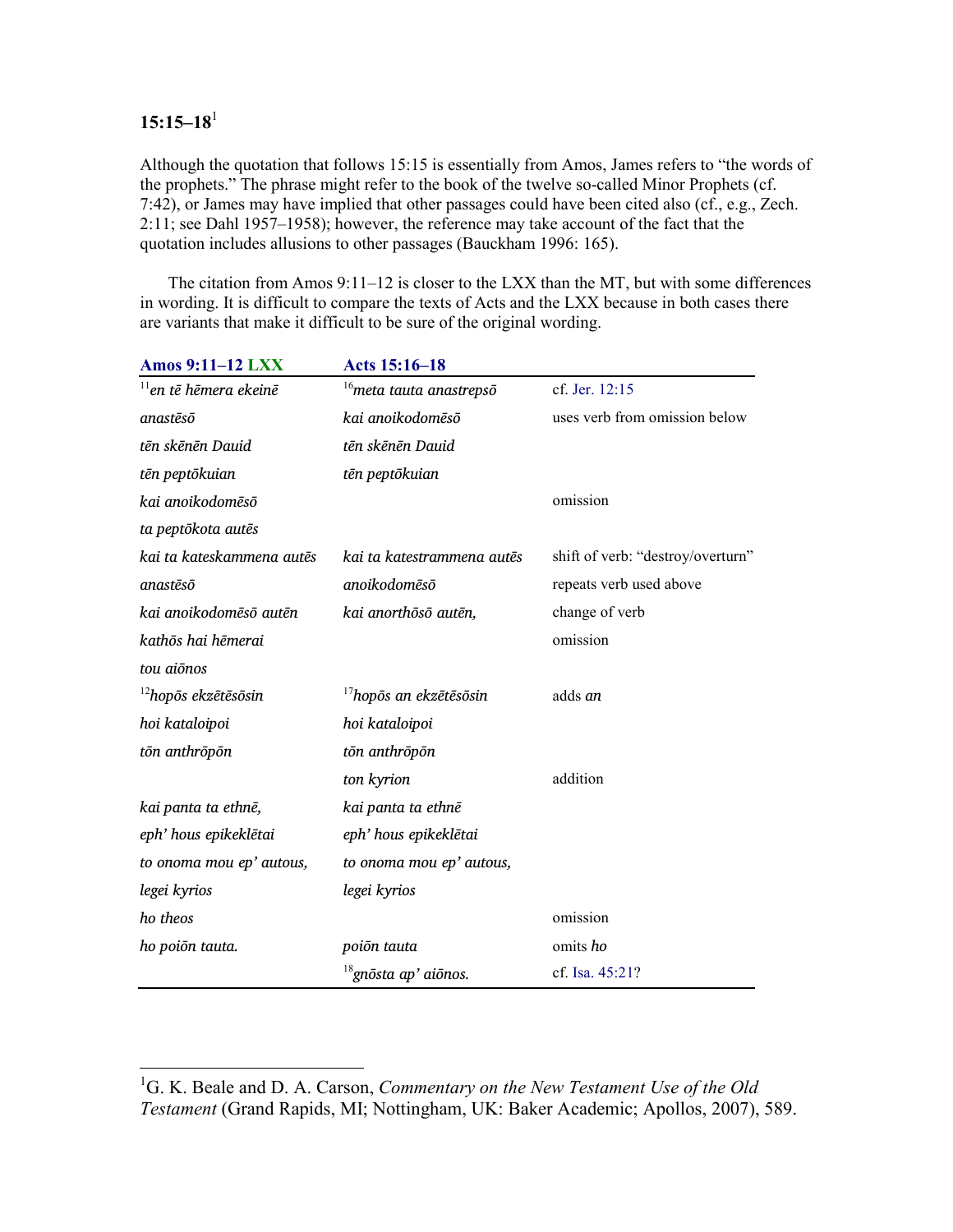| <b>Amos 9:11-12 MT</b>                                                       | <b>Amos 9:11-12 LXX</b>        |                                        |
|------------------------------------------------------------------------------|--------------------------------|----------------------------------------|
| <sup>11</sup> "In that day                                                   | $^{11}$ en tē hēmera ekeinē    |                                        |
| I will raise up                                                              | anastēsō                       |                                        |
| the booth of David                                                           | tēn skēnēn Dauid               | ("tent" or "tabernacle")               |
| that is fallen                                                               | tēn peptōkuian                 |                                        |
| and repair                                                                   | kai anoikodomēsō               |                                        |
| their breaches,                                                              | ta peptōkota autēs             |                                        |
| and raise up his ruins,                                                      | kai ta kateskammena autēs      |                                        |
|                                                                              | anastēsō                       |                                        |
| and rebuild it                                                               | kai anoikodomēsō autēn         |                                        |
| as in the days of old,                                                       | kathōs hai hēmerai tou aiōnos, |                                        |
| <sup>12</sup> in order that they may possess <sup>12</sup> hopos ekzetesosin |                                |                                        |
| the remnant of Edom                                                          | hoi kataloipoi tōn anthrōpōn   | object becomes subject:<br>"Edom/Adam" |
| and all the nations                                                          | kai panta ta ethnē,            |                                        |
| who are called                                                               | eph' hous epikeklētai          | the LXX represents the Hebrew          |
| by my name,"                                                                 | to onoma mou ep' autous,       | relative construction<br>overliterally |
| says the LORD                                                                | legei kyrios                   |                                        |
|                                                                              | ho theos                       |                                        |
| who does this.                                                               | ho poiōn tauta.                |                                        |

## Much more important are the differences between the MT and the LXX.

The MT citation comes from the last chapter of Amos, where the tone is more hopeful than in the earlier parts of the prophecy. Judgment has come upon the people, but there will be restoration, specifically of "the booth of David"; this odd phrase can hardly refer to the temple (which was not built by David) but could refer to the "house of David," the term "booth" signifying its weakness and temporariness until God sees fit to restore it "as in the days of old." Possessing the remnant of Edom implies the conquest of neighboring lands instead of the Israelites themselves being invaded and overcome. What nations are called by God's name? The answer seems to be the nations that are conquered by him (cf. 2 Sam. 12:28). So the passage envisages that God will bring about a change in Judah's fortunes expressed in the categories of the time.

In the LXX the first part of the prophecy is much the same. The claim that the text in Acts is closer to that in 4Q174 (de Waard 1965: 24–26; Wilcox 1965: 49; Hanson 1983: 17) is rightly rejected (Bruce 1990: 340; Barrett 1994–1998: 726; Stowasser 2001: 48– 50). Nevertheless, some of the changes cause Ådna (2000: 136) to conclude that the citation is not dependent on the LXX.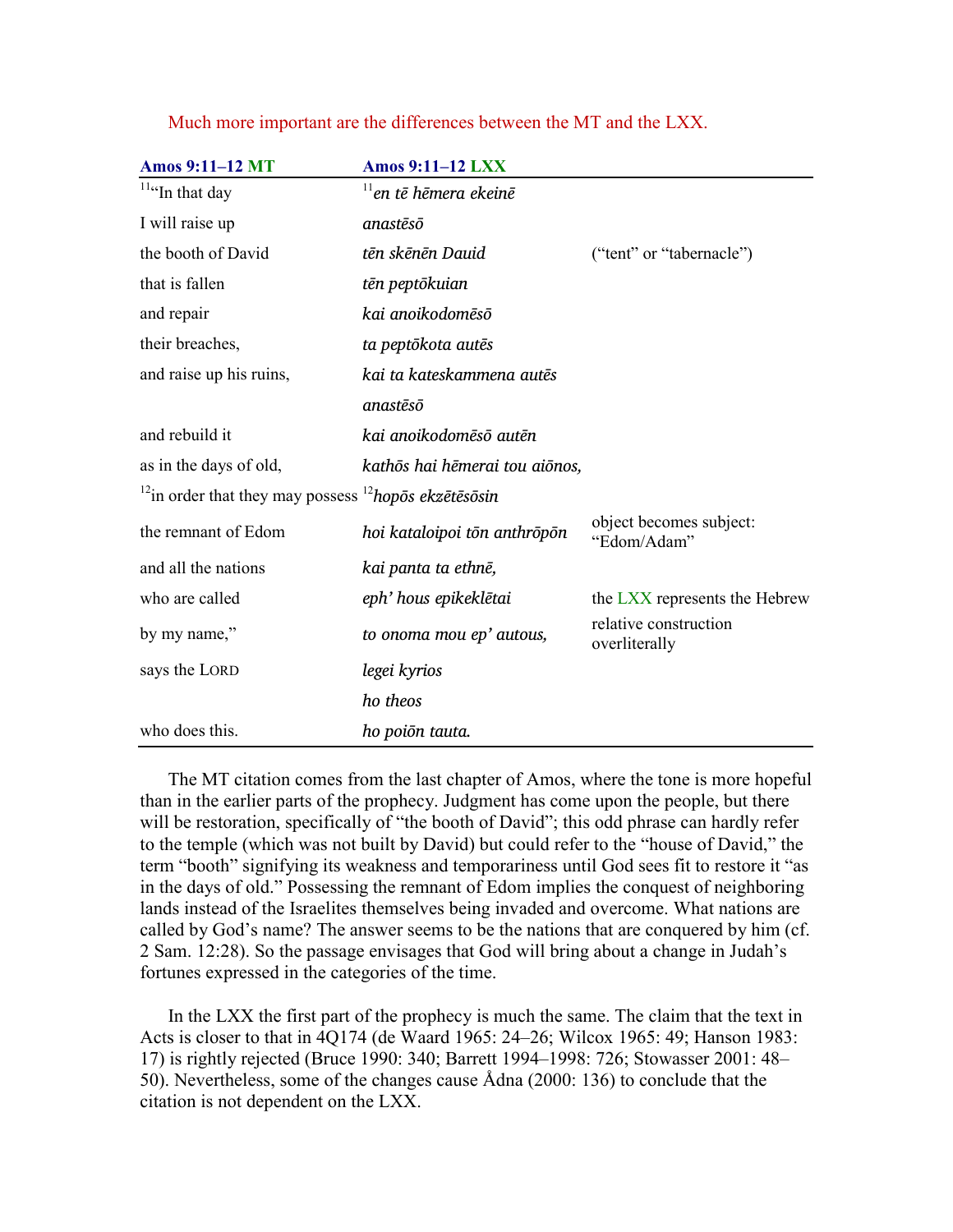In the second part, however, the LXX diverges from the MT. The object of "possess" in the MT has now become the subject, the new object is understood to be "me" (Bauckham 1996: 161–62), i.e., "the Lord" (supplied as *ton kyrion* in Acts 15:17), and the verb has changed from "possess" to "seek," a difference of one consonant in Hebrew (*yāraš/dāraš*). The remnant "of Edom" has become "the remainder of men," probably through reading the Hebrew consonants differently: *ʾĕdôm/ʾādām*. We can thus understand the LXX text as arising from a different version of the Hebrew text of Amos, with similar words being substituted for the original text. This type of change is known in rabbinic sources as *ʾal tiqrēʾ*. Bauckham (1996: 160–61) and Ådna (2000: 131) follow earlier scholars in assuming that this is what is happening here, but Barrett (1994–1998: 728) is skeptical of the possibility (though he does not offer an alternative explanation).

Which version is more likely to be original, the MT (which is followed by the Targum) or the Hebrew presupposed by the LXX? Evans (1993c: 222–23) notes that "Edom" was often understood as Rome in the Targumim, and therefore it is possible (though beyond proof) that an original "Adam" was repointed by the Masoretes as "Edom" to reflect Jewish hopes at this time, and consequential changes were made to the rest of the text ("they may possess" replacing "they may seek"). Archer and Chirichigno (1983: 155), followed by Larkin (1995: 223n), propose that the MT is corrupt and should be amended, but there is no adequate reason for doing so (Jobes and Silva 2000: 194–95).

Some light may be shed on the situation by the fact that there are two allusions to the text in the Dead Sea Scrolls, where the prophecy is applied to the current situation of the sect. In CD-A VII, 12–18 we read,

When the two houses of Israel separated, Ephraim detached itself from Judah, and all the renegades were delivered up to the sword; but those who remained steadfast escaped to the land of the north. As he said, "I will deport the Sikkut of your King and the Kiyyun of your images away from my tent to Damascus" [Amos 5:26–27]. The books of the law are the Sukkat of the King, as he said, "I will lift up the fallen Sukkat of David" [Amos 9:11]. The King is the assembly; and the plinths of the images and the Kiyyun of the images are the books of the prophets, whose words Israel despised. (García Martínez 1996: 37–38).

It may be only coincidence that CD-A cites the same two texts from Amos that we find cited in Acts (7:43; 15:16–17). CD-A takes "Sikkut" in Amos 5 to refer to the Sukkat or tabernacles and then understands them as the book of the law. The "King" is understood as David in the light of Amos 9:11, but then the King is identified as the assembly or community itself. Once the Sikkut is understood as the books of the law, the Kiyyun could easily be understood as the companion books of the prophets. Evans (1993b: 207) takes the passage to mean that "Amos 9:11 was fulfilled when the Essenes restored the correct interpretation of the Law."

The other citation is in 4Q174 1 I, 10–13. Here we have a set of OT texts with a broadly messianic reference: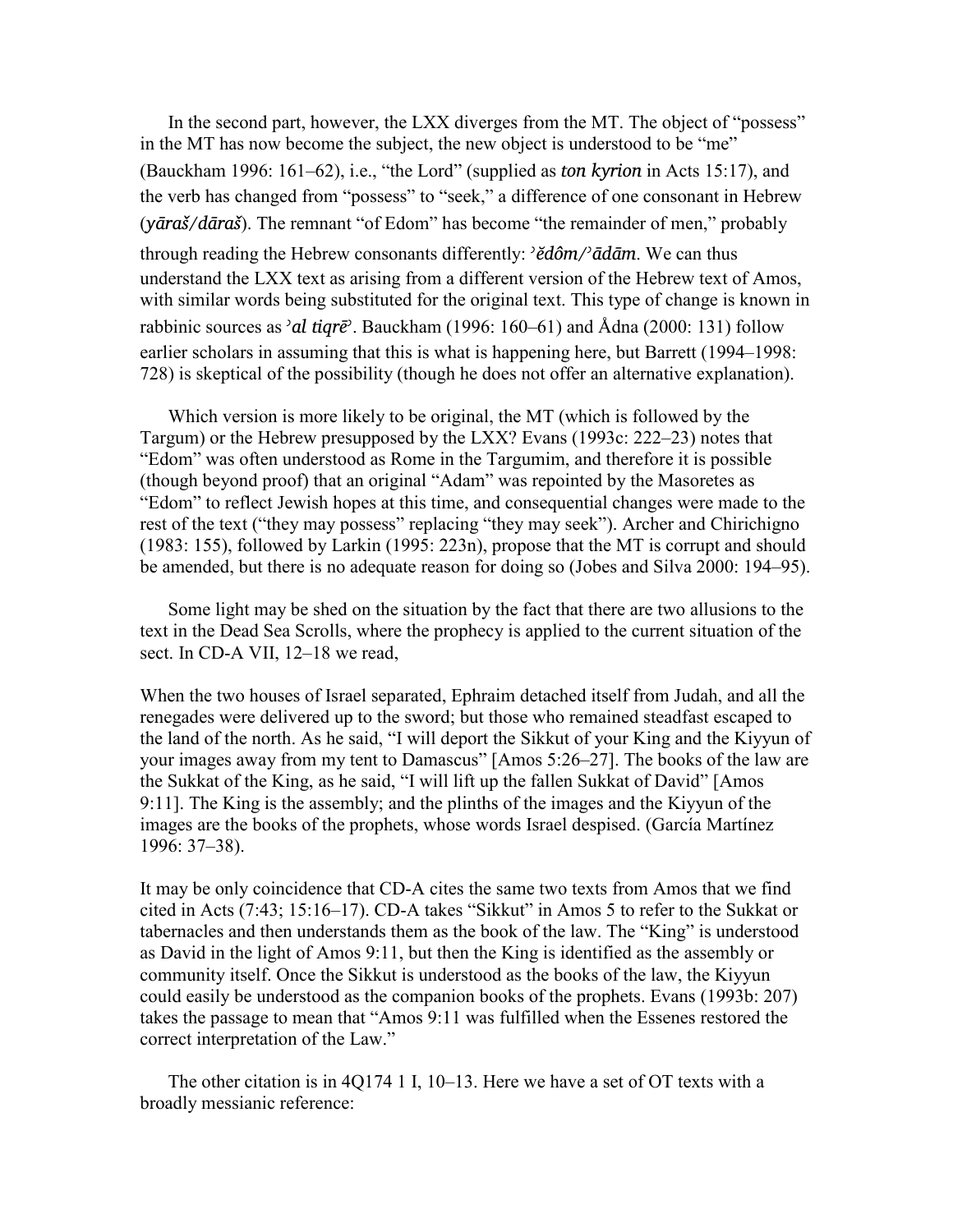And "YHWH declares to you that he will build you a house. I will raise up your seed after you and establish the throne of his kingdom for ever. I will be a father to him and he will be a son to me" [2 Sam. 7:12–14]. This refers to the "branch of David," who will arise with the interpreter of the law who will rise up in Zion in the last days, as it is written, "I will raise up the hut of David which has fallen" [Amos 9:11]. This refers to the "hut of David which has fallen," who will arise to save Israel. (García Martínez 1996: 136).

Here the messianic reference is maintained with the arising of "David" understood as the Messiah. Later rabbinic interpretation preserved this understanding in giving the name "Bar Naphle" ("Son of the fallen [tabernacle]") to the Messiah (*b. Sanh.* 96b–97a). (However, Qumran also has "the interpreter of the law," who is unknown to the early church, playing a role.) The Targum of Amos also interprets the passage in terms of the powerful restoration of the Davidic dynasty and empire (Evans 1993b: 207–8).

In the present context in Acts it seems that God is to restore the fallen dynasty of David and all that appertains to it, with the aim that the remainder of humankind will seek the Lord—that is, the nations over which God's name is called. The prophecy, however, has an addition at the beginning that appears to reflect Jer. 12:15 LXX: "And it will be after I have cast them out *I shall return* [*epistrepsō*] and have mercy on them, and I shall make them dwell each in their inheritance and each in their own land." "After these things" is a common enough phrase in prophecy (e.g., Joel 2:28 [3:1 LXX]; see commentary on Acts 2:17 above); here it may refer simply to the judgments described earlier in Amos (cf. Acts 7:42–43).

At the end of the citation James adds "known from of old," signifying that what God does is in accordance with his predetermined purpose; the words resemble Isa. 45:21 LXX (*tis akousta epoiēsen tauta ap' archēs*) and may be either a deliberate echo (Bauckham 1996: 164–65) or a coincidence (Barrett 1994–1998: 728). Dupont (1979: 145) notes that the rest of the passage is concerned with God's activity as Savior, issuing his appeal to the ends of the earth, which fits in nicely with the theme of James's speech.

The major discussion of the passage by Bauckham (1996: 156–70), closely followed by Ådna (2000: 126–42), makes the following points:

1. The avoidance of the use of *anastēsō* in Acts shows that the passage is not being interpreted of the resurrection of Jesus or of the restoration of the Davidic dynasty to the throne in the messianic rule of Jesus (Strauss 1995: 187–92), but rather of the restoration of a building: the temple of the messianic age (for *skēnē* in this sense, see Tob. 13:11 LXX [13:10 ET]). Bauckham argues that this could mean that God would build the eschatological temple through the agency of the Messiah. Here Bauckham differs from Barrett (1994–1998: 725–26), who suggests two possibilities: (a) the restoration of the kingdom is the appearing/resurrection of the Messiah, after which the way is open for Gentiles to enter the people of God; (b) the restoration of the kingdom is the conversion of Israel, only after which can the Gentiles enter. Barrett thinks that Luke would have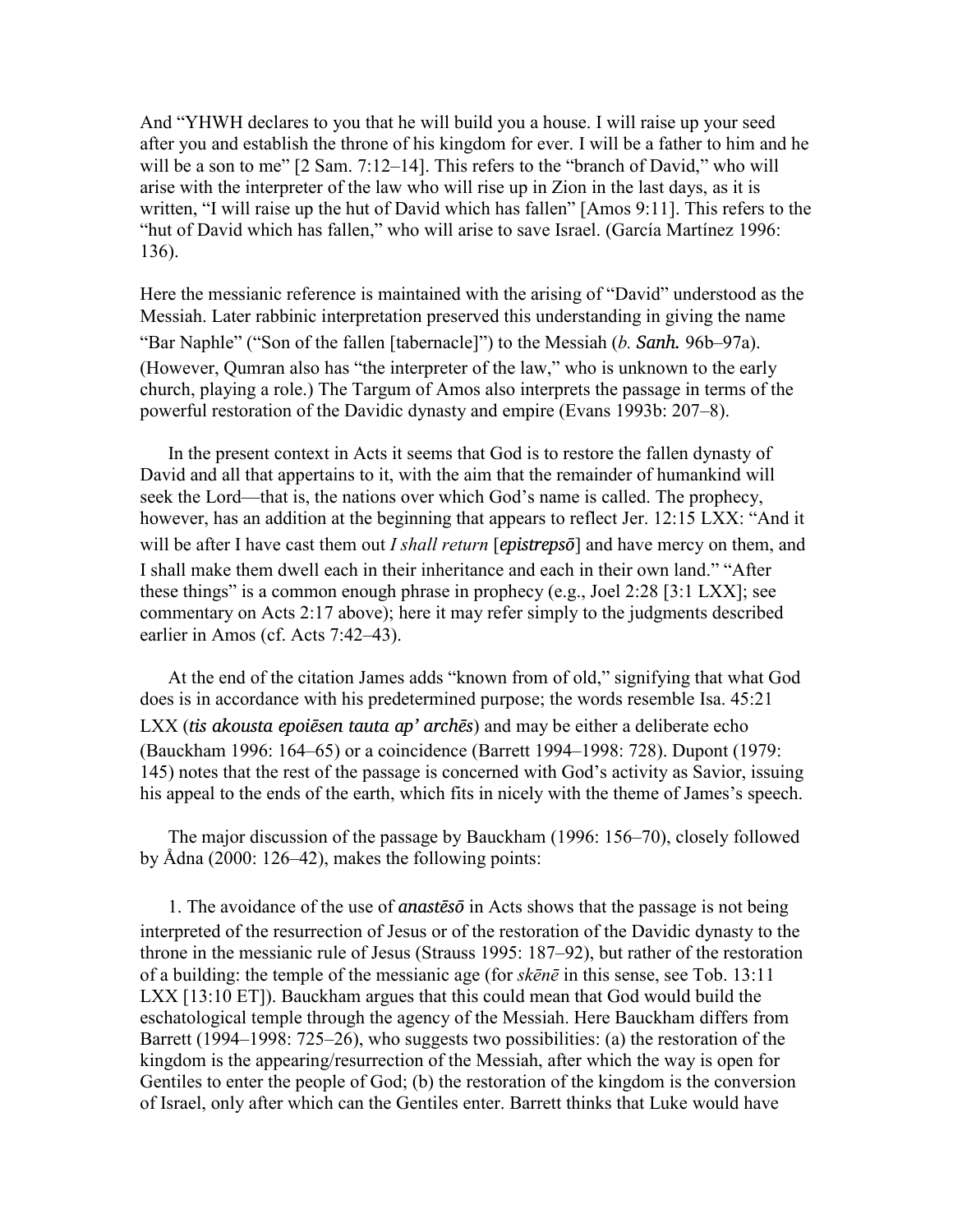held the former view, but the latter may have been held by some groups in the church. Stowasser (2001: 54) argues that the use of *anorthoō* reflects 2 Sam. 7:13; that is, the Amos prophecy is linked to the Nathan prophecy, just as in 4Q174 1 I, 10–12.

2. "I shall rebuild its fallen parts" is omitted because this could refer to the broken walls of a town rather than a temple; likewise, "as in the days of old" is omitted because the new temple will in fact be better than the old one.

3. The treatment of Amos 9:12 would not be strange for an exegete familiar with both the MT and the LXX versions. It is not possible to decide whether the differences between the texts are the result of accidental misreading or of deliberate interpretation, but Jewish exegetes of the time would "have welcomed the exegetical potential of the LXX text ... as a legitimate way of reading the Hebrew text" (Bauckham 1996: 161).

4. The insertion of the object *ton kyrion* ("the Lord") rather than the expected *me* ("me") reflects influence from Zech. 8:22 LXX, which prophesies that "many peoples and many nations shall come to seek the face of the Lord Almighty in [the temple] in Jerusalem."

5. The opening "after these things" (*meta tauta*), instead of the LXX's "in that day" (*en tē hēmera ekeinē*), suggests that the fulfillment of this prophecy takes place after something else has happened: the turning away of God from judging Israel. Bauckham proposes that the phrase comes from Hos. 3:5, where the Israelites will "return" (*epistrephō* [used in Acts 15:19 of the Gentiles turning to God!]) and seek the Lord and David their king.

6. The "return" (*anastrepsō*) of the Lord reflects Jer. 12:15, which speaks of Yahweh's return to his people after judging them and goes on to refer to the Gentiles being built in the midst of God's people. A reference to Zech. 8:3 is possible but less likely. Hanson (1983: 85) notes that the LXX always uses *epistrephō* in this sense and concludes that a different Greek version is being used here.

7. The end of the citation includes words from Isa. 45:21, from yet another passage that refers to the nations drawing near to God and being saved.

8. All this makes it clear that the restored temple is in fact the Christian community. The hope of the Gentiles coming into the restored temple is widely attested in prophecy. But did this mean that they had to become Jews?

9. Finally, the phrase "all the nations over whom my name has been called" expresses God's ownership of the peoples; it is used frequently of Israel as God's special people (contrast Isa. 63:19, where the Gentiles are "those over whom your name has *not* been called"), and its use here indicates, remarkably, how the Gentiles are now understood as God's people, without any mention of the need for them to become Jews: "the nations